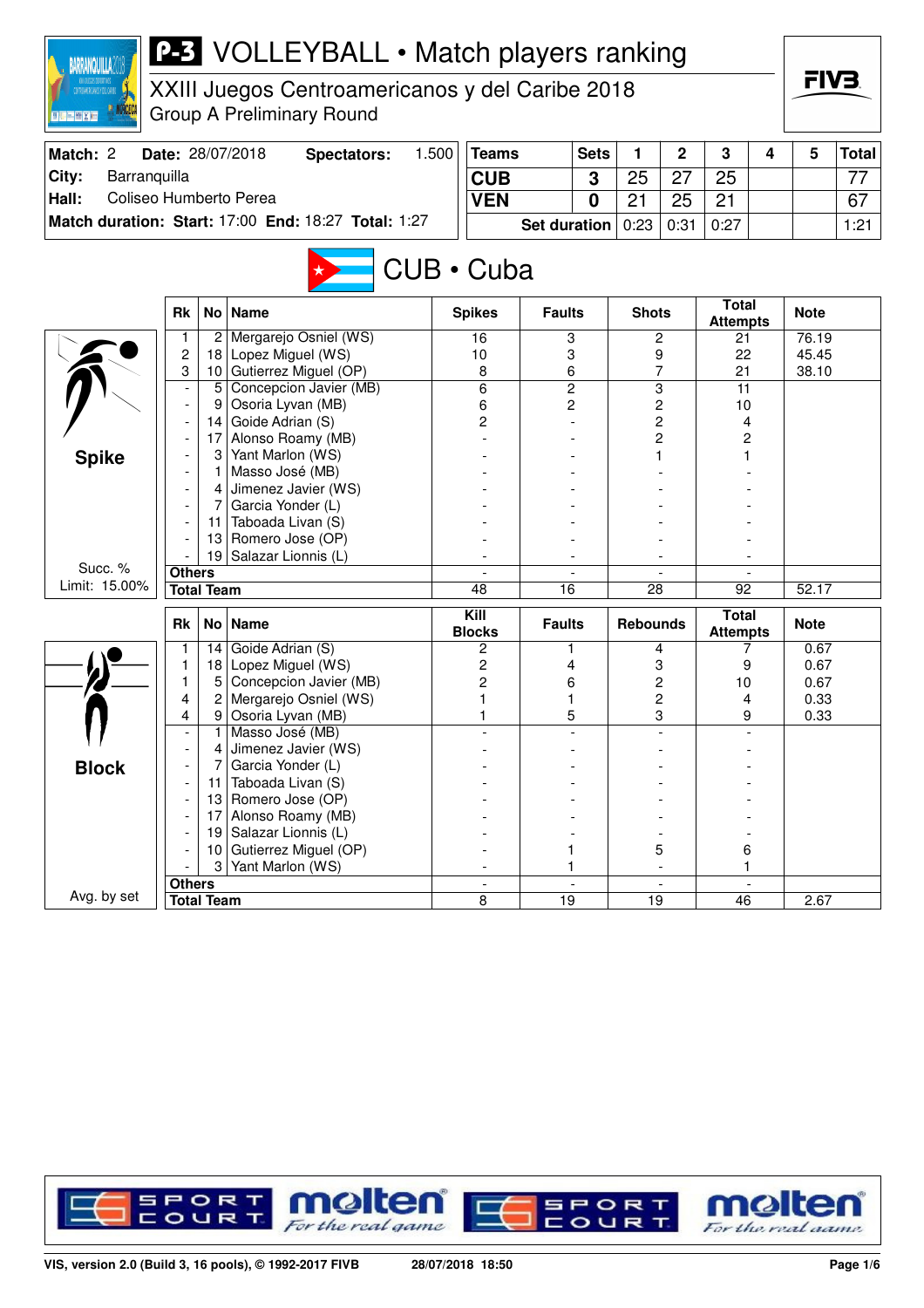| <b>BARRANQUILLA2</b>            |                          |                   | <b>P-3</b> VOLLEYBALL • Match players ranking       |       |                          |                     |                |                      |                          |                                 |   |              |              |
|---------------------------------|--------------------------|-------------------|-----------------------------------------------------|-------|--------------------------|---------------------|----------------|----------------------|--------------------------|---------------------------------|---|--------------|--------------|
| INTEGRATIONALS & DEL CARRE      |                          |                   | XXIII Juegos Centroamericanos y del Caribe 2018     |       |                          |                     |                |                      |                          |                                 |   | FIV3.        |              |
| 图 R. [m.] (图 ) ( ) ( )          |                          |                   | <b>Group A Preliminary Round</b>                    |       |                          |                     |                |                      |                          |                                 |   |              |              |
| Match: 2                        |                          |                   | Date: 28/07/2018<br><b>Spectators:</b>              | 1.500 | <b>Teams</b>             |                     | <b>Sets</b>    | 1                    | $\overline{2}$           | 3                               | 4 | 5            | <b>Total</b> |
| City:<br>Barranquilla           |                          |                   |                                                     |       | <b>CUB</b>               |                     | 3              | 25                   | 27                       | 25                              |   |              | 77           |
| Coliseo Humberto Perea<br>Hall: |                          |                   |                                                     |       | <b>VEN</b>               |                     | $\bf{0}$       | 21                   | 25                       | 21                              |   |              | 67           |
|                                 |                          |                   | Match duration: Start: 17:00 End: 18:27 Total: 1:27 |       |                          | <b>Set duration</b> |                | 0:23                 | 0:31                     | 0:27                            |   |              | 1:21         |
|                                 |                          |                   |                                                     |       |                          |                     |                |                      |                          |                                 |   |              |              |
|                                 |                          |                   |                                                     |       | CUB · Cuba               |                     |                |                      |                          |                                 |   |              |              |
|                                 | <b>Rk</b>                |                   | No   Name                                           |       | Aces                     | <b>Faults</b>       |                | <b>Serve</b><br>Hits |                          | <b>Total</b><br><b>Attempts</b> |   | <b>Note</b>  |              |
|                                 | 1                        | 10                | Gutierrez Miguel (OP)                               |       | 3                        | 1                   |                |                      | 9                        | 13                              |   | 1.00         |              |
|                                 | 2                        | 14                | Goide Adrian (S)                                    |       | 1                        |                     |                | 15                   |                          | 16                              |   | 0.33         |              |
|                                 |                          | 1<br>3            | Masso José (MB)<br>Yant Marlon (WS)                 |       |                          |                     |                |                      | $\overline{c}$           | $\overline{c}$                  |   |              |              |
|                                 |                          | 4                 | Jimenez Javier (WS)                                 |       |                          |                     |                |                      |                          |                                 |   |              |              |
|                                 |                          | 5                 | Concepcion Javier (MB)                              |       |                          |                     |                |                      | 7                        |                                 |   |              |              |
|                                 |                          | 7                 | Garcia Yonder (L)                                   |       |                          |                     |                |                      |                          |                                 |   |              |              |
| <b>Serve</b>                    |                          | 11                | Taboada Livan (S)                                   |       |                          |                     |                |                      |                          |                                 |   |              |              |
|                                 |                          |                   | 13 Romero Jose (OP)                                 |       |                          |                     |                |                      |                          |                                 |   |              |              |
|                                 |                          | 17                | Alonso Roamy (MB)                                   |       |                          |                     |                |                      |                          |                                 |   |              |              |
|                                 |                          |                   | 19 Salazar Lionnis (L)                              |       |                          |                     |                |                      |                          |                                 |   |              |              |
|                                 |                          | 9<br>18           | Osoria Lyvan (MB)<br>Lopez Miguel (WS)              |       |                          | 1<br>3              |                | 14<br>10             |                          | 15<br>13                        |   |              |              |
|                                 |                          |                   | Mergarejo Osniel (WS)                               |       |                          | 4                   |                |                      | 5                        | 9                               |   |              |              |
|                                 | <b>Others</b>            |                   |                                                     |       |                          |                     |                |                      |                          |                                 |   |              |              |
| Avg. by set                     |                          | <b>Total Team</b> |                                                     |       | 4                        | 9                   |                | 63                   |                          | 76                              |   | 1.33         |              |
| <b>Team</b>                     |                          |                   | Opponent errors & Team faults                       |       | 17                       |                     | 1              |                      |                          | 18                              |   |              |              |
|                                 | <b>Rk</b>                |                   | No Name                                             |       | <b>Digs</b>              | <b>Faults</b>       |                | <b>Receptions</b>    |                          | <b>Total</b><br><b>Attempts</b> |   | <b>Note</b>  |              |
|                                 |                          |                   | 18 Lopez Miguel (WS)                                |       | 6                        | 6                   |                |                      | 6                        | 18                              |   | 2.00         |              |
|                                 | $\boldsymbol{2}$         | 7                 | Garcia Yonder (L)                                   |       | 5                        | 1                   |                |                      | 4                        | 10                              |   | 1.67         |              |
|                                 | 2                        | 2                 | Mergarejo Osniel (WS)                               |       | 5                        | 2                   |                |                      | 3                        | 10                              |   | 1.67         |              |
|                                 | 4<br>5                   | 9<br>10           | Osoria Lyvan (MB)<br>Gutierrez Miguel (OP)          |       | 3<br>$\overline{c}$      | 2<br>1              |                |                      | 1<br>$\overline{c}$      | 6<br>5                          |   | 1.00<br>0.67 |              |
|                                 | 6                        | 17                | Alonso Roamy (MB)                                   |       |                          |                     |                |                      |                          | 1                               |   | 0.33         |              |
|                                 | 6                        | 14                | Goide Adrian (S)                                    |       |                          | 4                   |                |                      | 3                        | 8                               |   | 0.33         |              |
| <b>Dig</b>                      |                          |                   | Masso José (MB)                                     |       |                          |                     |                |                      |                          |                                 |   |              |              |
|                                 |                          | 3                 | Yant Marlon (WS)                                    |       |                          |                     |                |                      |                          |                                 |   |              |              |
|                                 | $\overline{\phantom{a}}$ |                   | Jimenez Javier (WS)                                 |       |                          |                     |                |                      |                          |                                 |   |              |              |
|                                 |                          | 11                | Taboada Livan (S)                                   |       |                          |                     |                |                      |                          |                                 |   |              |              |
|                                 |                          | 13                | Romero Jose (OP)<br>19 Salazar Lionnis (L)          |       |                          |                     |                |                      |                          |                                 |   |              |              |
|                                 |                          | 5                 | Concepcion Javier (MB)                              |       |                          | 1                   |                |                      | 2                        | 3                               |   |              |              |
|                                 | <b>Others</b>            |                   |                                                     |       | $\overline{\phantom{a}}$ |                     | $\blacksquare$ |                      | $\overline{\phantom{a}}$ |                                 |   |              |              |
| Avg. by set                     |                          | <b>Total Team</b> |                                                     |       | $\overline{23}$          | $\overline{17}$     |                | $\overline{21}$      |                          | 61                              |   | 7.67         |              |

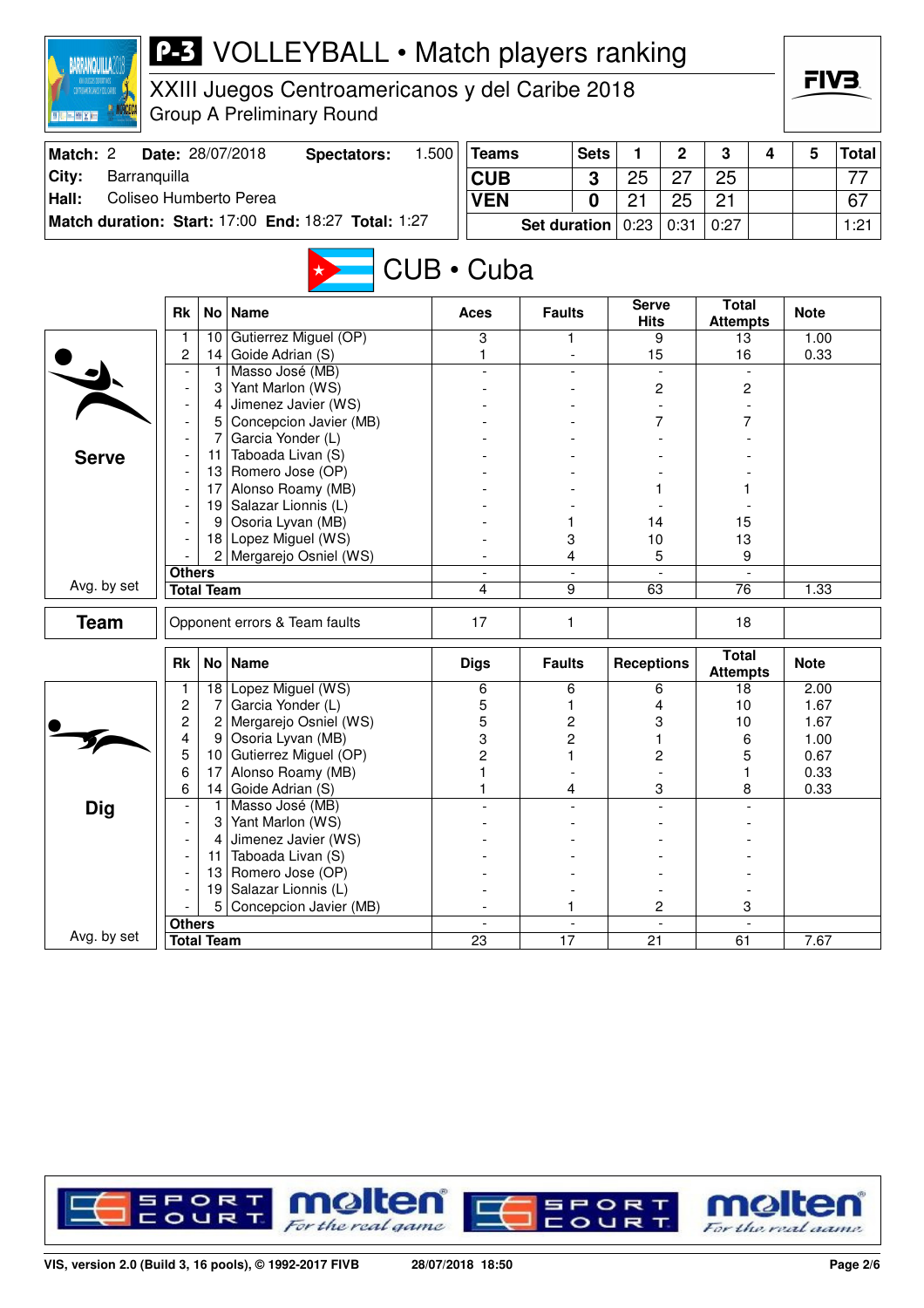

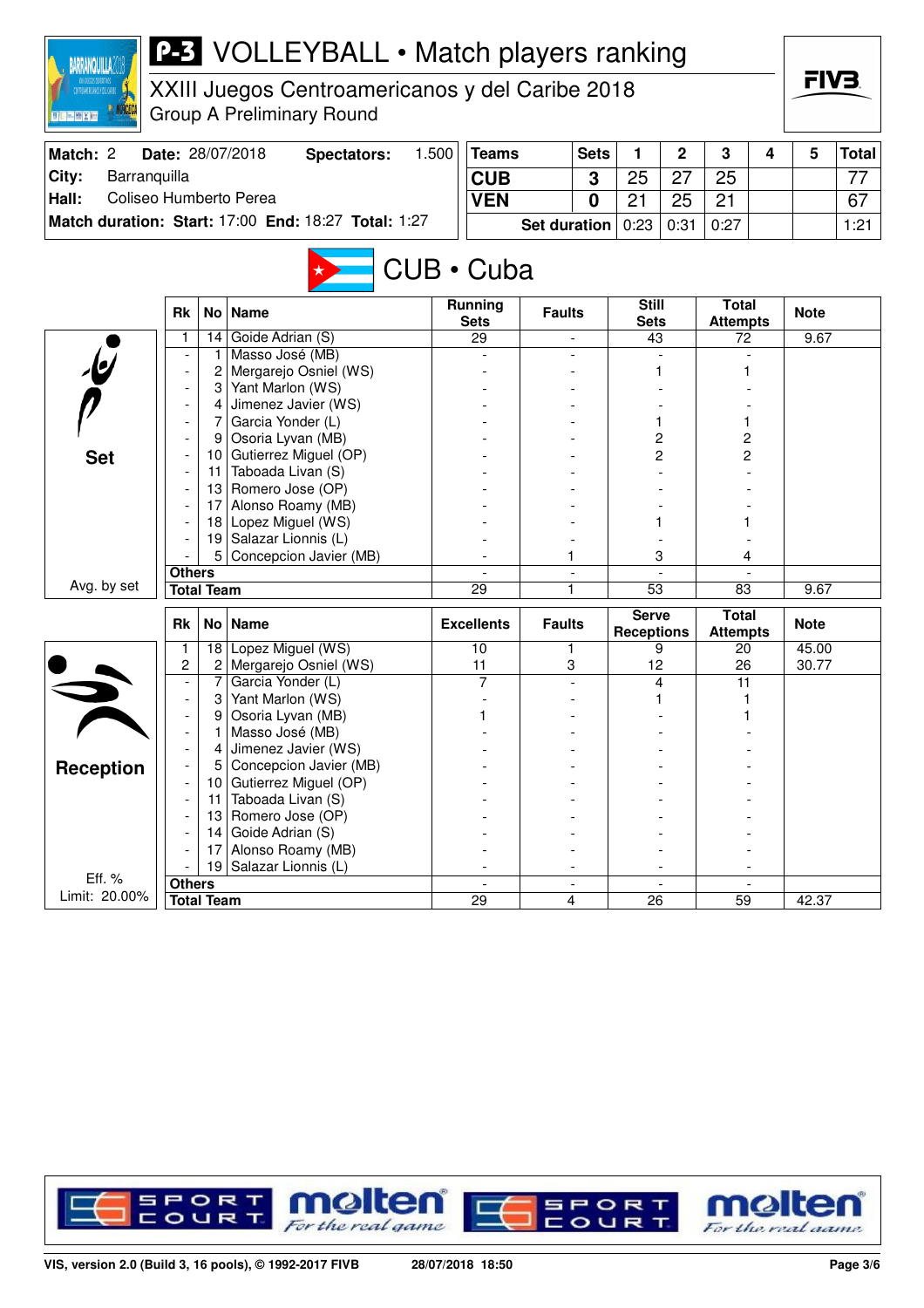| CONTROLATED CANOS 4 DEL CARIBE<br>国際回顾区域 |                          |                   | XXIII Juegos Centroamericanos y del Caribe 2018<br><b>Group A Preliminary Round</b> |                 |                          |                     |                          |                 |                |                                 |   | FIV3.        |              |
|------------------------------------------|--------------------------|-------------------|-------------------------------------------------------------------------------------|-----------------|--------------------------|---------------------|--------------------------|-----------------|----------------|---------------------------------|---|--------------|--------------|
| Match: 2                                 |                          |                   | Date: 28/07/2018<br><b>Spectators:</b>                                              | 1.500           | <b>Teams</b>             |                     | <b>Sets</b>              | 1.              | $\overline{2}$ | 3                               | 4 | 5            | <b>Total</b> |
| City:<br>Barranquilla                    |                          |                   |                                                                                     |                 | <b>CUB</b>               |                     | 3                        | 25              | 27             | 25                              |   |              | 77           |
| Coliseo Humberto Perea<br>Hall:          |                          |                   |                                                                                     |                 | <b>VEN</b>               |                     | $\mathbf{0}$             | 21              | 25             | 21                              |   |              | 67           |
|                                          |                          |                   | Match duration: Start: 17:00 End: 18:27 Total: 1:27                                 |                 |                          | <b>Set duration</b> |                          | 0:23            | 0:31           | 0:27                            |   |              | 1:21         |
|                                          |                          |                   |                                                                                     | VEN • Venezuela |                          |                     |                          |                 |                |                                 |   |              |              |
|                                          | Rk                       |                   | No Name                                                                             |                 | <b>Spikes</b>            | <b>Faults</b>       |                          | <b>Shots</b>    |                | <b>Total</b><br><b>Attempts</b> |   | <b>Note</b>  |              |
|                                          | 1                        | 7                 | Valencia Edson (MB)                                                                 |                 | 8                        | 1                   |                          |                 | 5              | 14                              |   | 57.14        |              |
|                                          | 2                        | 5.                | Rodriguez Emerson (OP)                                                              |                 | 9                        | 5                   |                          | 10              |                | 24                              |   | 37.50        |              |
|                                          | 3                        |                   | 17 Fayola Ronald (WS)                                                               |                 | 5                        | 3                   |                          |                 | 8              | 16                              |   | 31.25        |              |
|                                          | $\overline{a}$           | 19                | Rivas Willner (WS)                                                                  |                 | $\overline{5}$           | 1                   |                          |                 | 4              | 10                              |   |              |              |
|                                          | $\overline{\phantom{a}}$ | 11                | Verdi José (MB)                                                                     |                 | 4                        |                     |                          |                 | 3              | 8                               |   |              |              |
|                                          |                          | 15                | Arias Luis (OP)                                                                     |                 | 3                        | 2                   |                          |                 | 2              | 7                               |   |              |              |
|                                          |                          | 2                 | Barreto Jhonlenn (WS)                                                               |                 |                          |                     |                          |                 | $\overline{c}$ | 2                               |   |              |              |
| <b>Spike</b>                             |                          | 9 <sup>°</sup>    | Carrasco Jose (S)                                                                   |                 |                          |                     |                          |                 |                |                                 |   |              |              |
|                                          |                          | 1                 | Briceno Regulo (L)                                                                  |                 |                          |                     |                          |                 |                |                                 |   |              |              |
|                                          | $\overline{\phantom{a}}$ | 4<br>8            | Mata Héctor (L)<br>Gomez Jesus (OP)                                                 |                 |                          |                     |                          |                 |                |                                 |   |              |              |
|                                          |                          | 16                | Viloria Paul (MB)                                                                   |                 |                          |                     |                          |                 |                |                                 |   |              |              |
|                                          |                          | 18                | Quijada Jonathan (MB)                                                               |                 |                          |                     |                          |                 |                |                                 |   |              |              |
|                                          |                          | 22                | Velasquez Armando (S)                                                               |                 |                          |                     |                          |                 |                |                                 |   |              |              |
| Succ. %                                  | <b>Others</b>            |                   |                                                                                     |                 | $\overline{\phantom{a}}$ |                     | $\overline{\phantom{a}}$ |                 |                |                                 |   |              |              |
| Limit: 15.00%                            |                          | <b>Total Team</b> |                                                                                     |                 | $\overline{34}$          | 13                  |                          | 35              |                | 82                              |   | 41.46        |              |
|                                          |                          |                   |                                                                                     |                 |                          |                     |                          |                 |                |                                 |   |              |              |
|                                          | Rk                       |                   | No   Name                                                                           |                 | Kill<br><b>Blocks</b>    | <b>Faults</b>       |                          | <b>Rebounds</b> |                | <b>Total</b><br><b>Attempts</b> |   | <b>Note</b>  |              |
|                                          | 1                        | 15                | Arias Luis (OP)                                                                     |                 |                          |                     |                          |                 | 3              | 4                               |   | 0.33         |              |
|                                          | 1<br>1                   | 11                | Verdi José (MB)<br>Fayola Ronald (WS)                                               |                 |                          | 4                   |                          |                 | 5              | 10                              |   | 0.33         |              |
|                                          | 1                        | 17<br>7           | Valencia Edson (MB)                                                                 |                 |                          | 2<br>6              |                          |                 | 2<br>5         | 5<br>12                         |   | 0.33<br>0.33 |              |
|                                          |                          | 1.                | Briceno Regulo (L)                                                                  |                 |                          |                     |                          |                 |                |                                 |   |              |              |
|                                          |                          | 2                 | Barreto Jhonlenn (WS)                                                               |                 |                          |                     |                          |                 |                |                                 |   |              |              |
|                                          |                          | 4                 | Mata Héctor (L)                                                                     |                 |                          |                     |                          |                 |                |                                 |   |              |              |
| <b>Block</b>                             |                          | 8                 | Gomez Jesus (OP)                                                                    |                 |                          |                     |                          |                 |                |                                 |   |              |              |
|                                          |                          | 16                | Viloria Paul (MB)                                                                   |                 |                          |                     |                          |                 |                |                                 |   |              |              |
|                                          |                          |                   | 18 Quijada Jonathan (MB)                                                            |                 |                          |                     |                          |                 |                |                                 |   |              |              |
|                                          |                          |                   | 19 Rivas Willner (WS)                                                               |                 |                          |                     |                          |                 |                |                                 |   |              |              |
|                                          |                          | 22                | Velasquez Armando (S)                                                               |                 |                          |                     |                          |                 |                |                                 |   |              |              |
|                                          |                          | 9                 | Carrasco Jose (S)                                                                   |                 |                          | 3                   |                          |                 | 4              | 7                               |   |              |              |
|                                          |                          | 5                 | Rodriguez Emerson (OP)                                                              |                 |                          |                     | 1                        |                 |                | 1.                              |   |              |              |
|                                          | <b>Others</b>            |                   |                                                                                     |                 |                          |                     |                          |                 |                |                                 |   |              |              |
| Avg. by set                              | <b>Total Team</b>        |                   |                                                                                     |                 | 4                        | 16                  |                          | 20              |                | 40                              |   | 1.33         |              |

**P-3** VOLLEYBALL • Match players ranking

**RAPPANOLILLA**2018

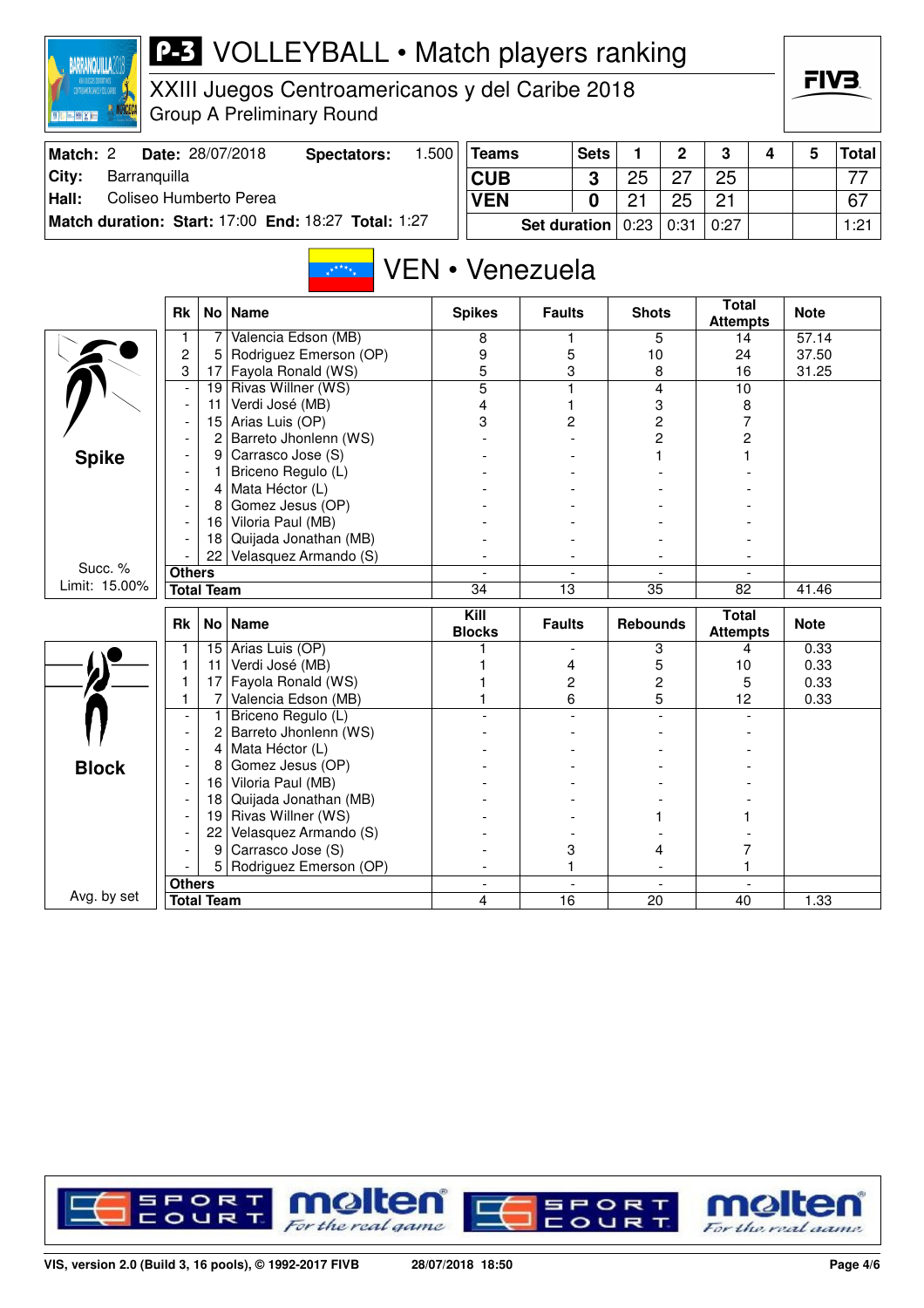| TOTALCOS DOPORTADS<br>CENTROMERICANOS Y EEL CARRE<br><b>BUCKIN</b> |                               |                                   | XXIII Juegos Centroamericanos y del Caribe 2018<br><b>Group A Preliminary Round</b> |       |                               |                     |                |                   |                |                                 |                | FIV3.        |              |
|--------------------------------------------------------------------|-------------------------------|-----------------------------------|-------------------------------------------------------------------------------------|-------|-------------------------------|---------------------|----------------|-------------------|----------------|---------------------------------|----------------|--------------|--------------|
| Match: 2                                                           |                               |                                   | Date: 28/07/2018<br><b>Spectators:</b>                                              | 1.500 | <b>Teams</b>                  |                     | <b>Sets</b>    | $\mathbf{1}$      | $\mathbf{2}$   | 3                               | 4              | 5            | <b>Total</b> |
| City:<br>Barranquilla                                              |                               |                                   |                                                                                     |       | <b>CUB</b>                    |                     | 3              | 25                | 27             | 25                              |                |              | 77           |
| Coliseo Humberto Perea<br>Hall:                                    |                               |                                   |                                                                                     |       | <b>VEN</b>                    |                     | 0              | 21                | 25             | 21                              |                |              | 67           |
|                                                                    |                               |                                   | Match duration: Start: 17:00 End: 18:27 Total: 1:27                                 |       |                               |                     |                |                   |                |                                 |                |              |              |
|                                                                    |                               |                                   |                                                                                     |       |                               | <b>Set duration</b> |                | 0:23              | 0:31           | 0:27                            |                |              | 1:21         |
|                                                                    |                               |                                   | No Name                                                                             |       | VEN • Venezuela               |                     |                | Serve             |                | <b>Total</b>                    |                |              |              |
|                                                                    | Rk                            |                                   |                                                                                     |       | Aces                          | <b>Faults</b>       |                | <b>Hits</b>       |                | <b>Attempts</b>                 |                | <b>Note</b>  |              |
|                                                                    | 1                             | $\overline{2}$                    | Barreto Jhonlenn (WS)                                                               |       |                               |                     |                |                   | 3              | 4                               |                | 0.33         |              |
|                                                                    | 1                             | 15                                | Arias Luis (OP)                                                                     |       |                               |                     |                | 2                 |                | 3                               |                | 0.33         |              |
|                                                                    | 1                             | 5<br>7                            | Rodriguez Emerson (OP)<br>Valencia Edson (MB)                                       |       |                               | 1                   |                | 9                 |                | 11<br>7                         |                | 0.33         |              |
|                                                                    | 1<br>$\overline{\phantom{a}}$ | 1                                 | Briceno Regulo (L)                                                                  |       |                               | 2                   |                |                   | 4              |                                 |                | 0.33         |              |
|                                                                    | $\overline{\phantom{a}}$      | 4                                 | Mata Héctor (L)                                                                     |       |                               |                     |                |                   |                |                                 |                |              |              |
|                                                                    |                               | 9                                 | Carrasco Jose (S)                                                                   |       |                               |                     |                |                   | 5              | 5                               |                |              |              |
| <b>Serve</b>                                                       |                               | 16                                | Viloria Paul (MB)                                                                   |       |                               |                     |                |                   |                |                                 |                |              |              |
|                                                                    |                               |                                   | 18 Quijada Jonathan (MB)                                                            |       |                               |                     |                |                   |                |                                 |                |              |              |
|                                                                    |                               | 22                                | Velasquez Armando (S)                                                               |       |                               |                     |                | 6                 |                | 6                               |                |              |              |
|                                                                    |                               | 17                                | Fayola Ronald (WS)                                                                  |       |                               | 1                   |                | 13                |                | 14                              |                |              |              |
|                                                                    |                               | 19                                | Rivas Willner (WS)                                                                  |       |                               | 2                   |                |                   | 7              | 9                               |                |              |              |
|                                                                    |                               | 11                                | Verdi José (MB)                                                                     |       |                               | 2                   |                | 6                 |                | 8                               |                |              |              |
|                                                                    |                               | 8                                 | Gomez Jesus (OP)                                                                    |       |                               | 1                   |                |                   |                | 1                               |                |              |              |
| Avg. by set                                                        | <b>Others</b>                 | <b>Total Team</b>                 |                                                                                     |       | $\overline{\phantom{a}}$<br>4 | 9                   | $\blacksquare$ | 55                | $\blacksquare$ | 68                              | $\blacksquare$ | 1.33         |              |
|                                                                    |                               |                                   |                                                                                     |       |                               |                     |                |                   |                |                                 |                |              |              |
| <b>Team</b>                                                        |                               |                                   | Opponent errors & Team faults                                                       |       | 25                            | 9                   |                |                   |                | 34                              |                |              |              |
|                                                                    | Rk                            |                                   | No   Name                                                                           |       | <b>Digs</b>                   | <b>Faults</b>       |                | <b>Receptions</b> |                | <b>Total</b><br><b>Attempts</b> |                | <b>Note</b>  |              |
|                                                                    | 1                             | 17                                | Fayola Ronald (WS)                                                                  |       | 6                             | 6                   |                | 4                 |                | 16                              |                | 2.00         |              |
|                                                                    | 2<br>2                        | 19 <sub>1</sub><br>$\overline{4}$ | Rivas Willner (WS)<br>Mata Héctor (L)                                               |       | 3                             | 2<br>4              |                | 4                 | 2              | 7                               |                | 1.00         |              |
|                                                                    | 4                             | 2                                 | Barreto Jhonlenn (WS)                                                               |       | 3<br>$\overline{c}$           |                     |                |                   |                | 11<br>3                         |                | 1.00<br>0.67 |              |
|                                                                    | 5                             | 11                                | Verdi José (MB)                                                                     |       | 1                             |                     |                | $\overline{c}$    |                | 3                               |                | 0.33         |              |
|                                                                    | 5                             | 5                                 | Rodriguez Emerson (OP)                                                              |       |                               | 3                   |                | 3                 |                | 7                               |                | 0.33         |              |
|                                                                    | 5                             | 9                                 | Carrasco Jose (S)                                                                   |       |                               | 4                   |                |                   | 4              | 9                               |                | 0.33         |              |
| <b>Dig</b>                                                         | 5                             | 1                                 | Briceno Regulo (L)                                                                  |       |                               | 2                   |                |                   |                | 3                               |                | 0.33         |              |
|                                                                    |                               | 7                                 | Valencia Edson (MB)                                                                 |       |                               |                     |                |                   | 1              | 1                               |                |              |              |
|                                                                    | $\overline{\phantom{a}}$      | 8                                 | Gomez Jesus (OP)                                                                    |       |                               |                     |                |                   |                |                                 |                |              |              |
|                                                                    |                               | 15 <sub>1</sub>                   | Arias Luis (OP)                                                                     |       |                               |                     |                |                   | 3              | 3                               |                |              |              |
|                                                                    |                               |                                   | 16 Viloria Paul (MB)                                                                |       |                               |                     |                |                   |                |                                 |                |              |              |
|                                                                    |                               | 18  <br>22                        | Quijada Jonathan (MB)<br>Velasquez Armando (S)                                      |       |                               | 3                   |                |                   | 3              |                                 |                |              |              |
|                                                                    | <b>Others</b>                 |                                   |                                                                                     |       |                               |                     |                |                   |                | 6                               |                |              |              |
| Avg. by set                                                        |                               | <b>Total Team</b>                 |                                                                                     |       | $\overline{18}$               | $\overline{25}$     |                | $\overline{26}$   |                | 69                              |                | 6.00         |              |

**P-3** VOLLEYBALL • Match players ranking